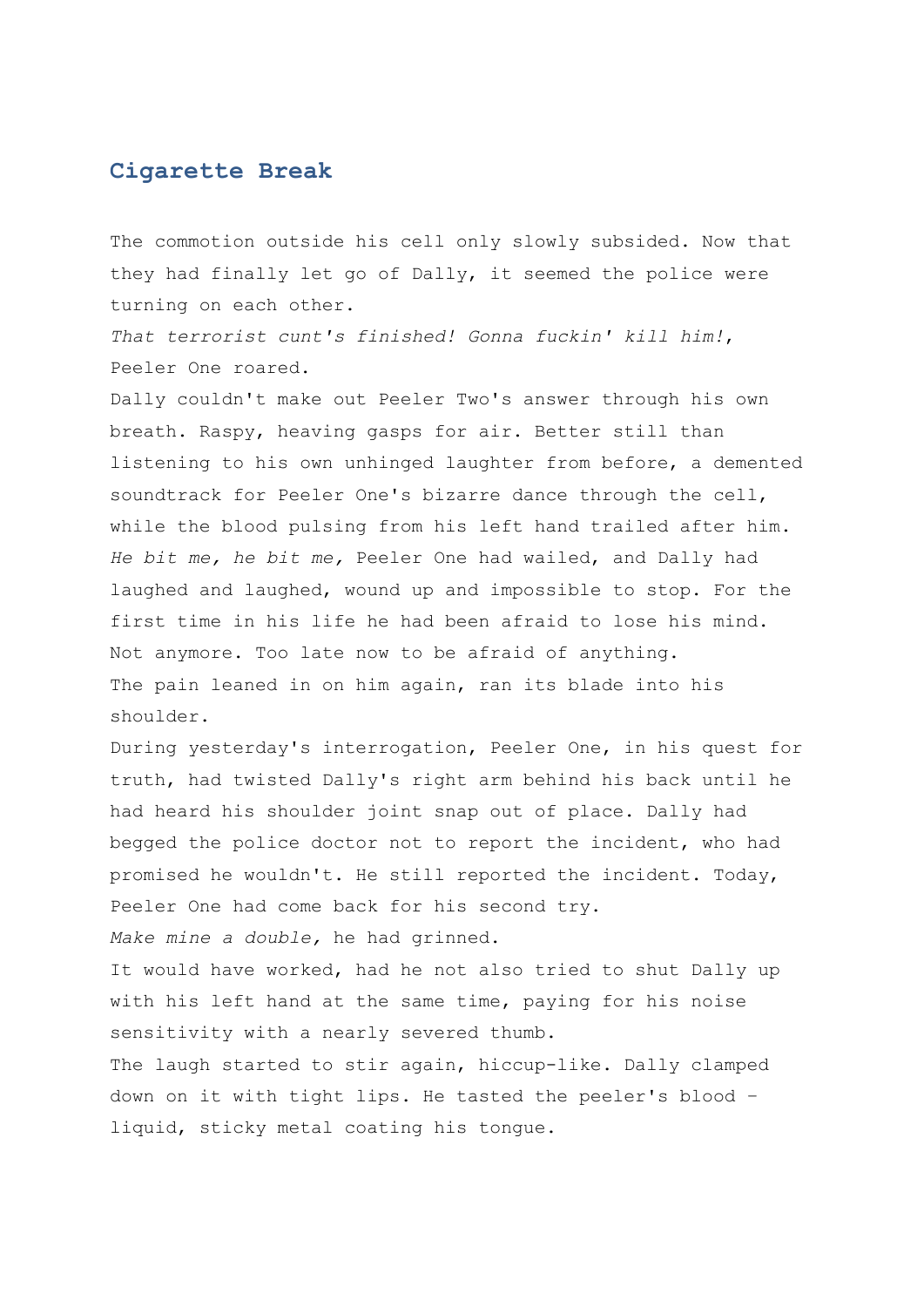*If they come back to screw you up for this you're going to die in here and no-one's going to give a fuck.* The thought turned his hiccup into nausea. He turned his head and retched. Nothing but bile and some bloody smears. Hardly surprising. His last meal was a lifetime ago, the evening before they came to arrest him under *suspicion of terrorist activity*. Cheese toasties with Marie, listening to an endless loop of U2 on the cassette deck. Just like all the other girls, Marie had always wanted to marry Bono. She ended up with Dally, a small rented bedsit in lower West Belfast and cheese toasties on Friday nights. 2<sup>nd</sup> December 1983.

How long was that ago? A day? A week?

They never answered his questions about time. Instead they said that they could keep a piece of shit like him for up to seven days. A long time, they said. But it was entirely up to him to speed it up. All they wanted was a name. Nothing more. *I can't remember names very well*, Dally had told them again and again, also yesterday to Peeler One.

It was the truth. It was his last sentence with his arm intact.

Outside it had become quiet. Peeler One was gone, but Peeler Two, he had stayed behind. Right outside that door. Listening. Dally's body knew well before him, every pore leaking sweat, heart trembling in the face of a door handle that would eventually, inevitably turn.

He had never seen Peeler Two in any of his interrogations. He had looked clumsy compared to Peeler One's agile aggression. Unremarkable, apart from a port wine stain to the right side of his neck, its three fingers reaching across his cheek like the after-burn of a slap in the face.

When Peeler One had tried to 'finish him off', Peeler Two had finally left his state of observance and restrained his co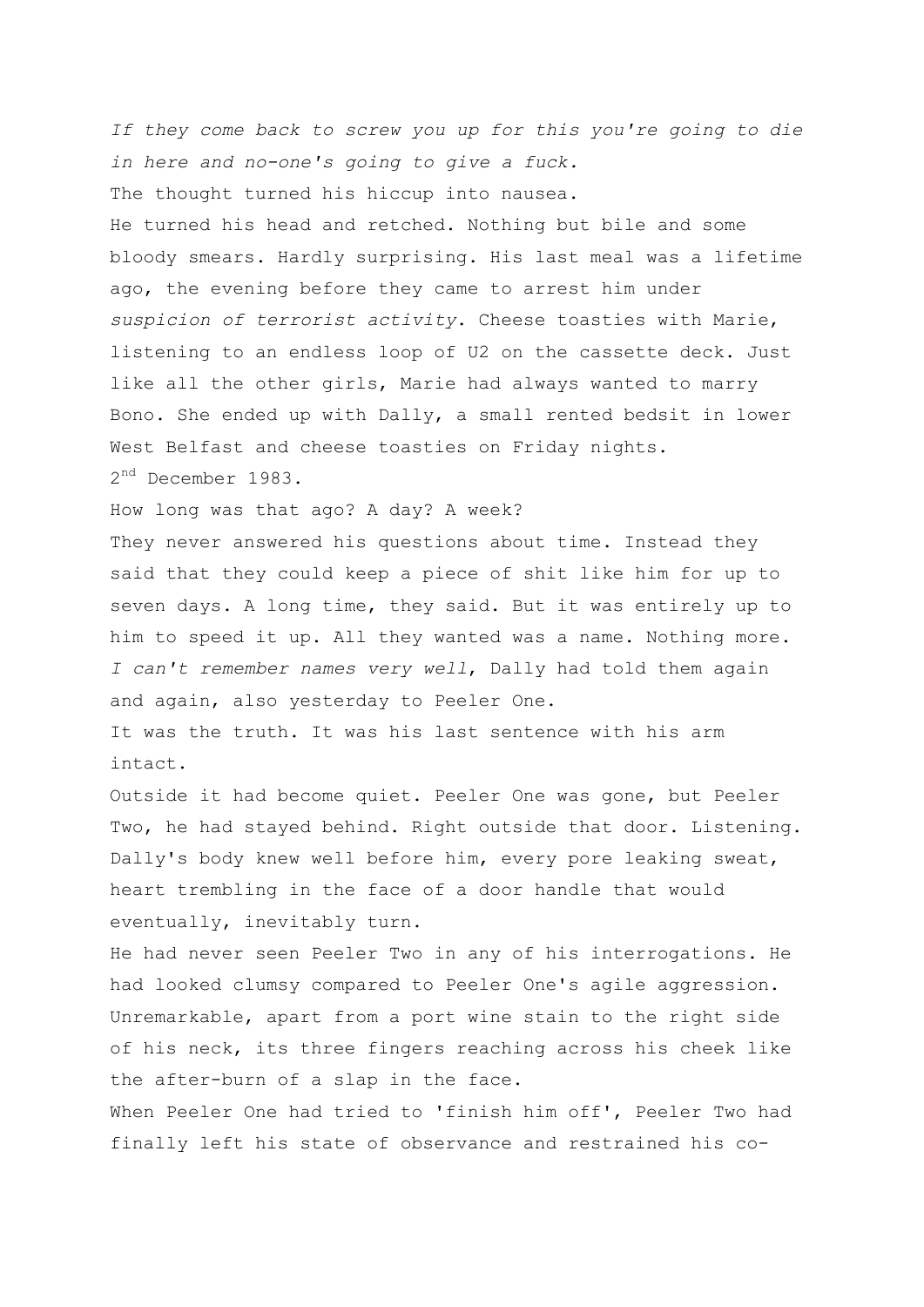interrogator, eventually shoving him out of the room. But what did that mean anyway? Belfast police were all the enemy. Those without a uniform even more so. Torturing bastards, the lot of them.

Sooner or later, Peeler Two would come through that door, maybe on his own, but more probably in the company of others to finally achieve what Peeler One had tried before. Turning him into a terrorist, preferably a traitor. Dallas Ferguson was neither. Would never be, no matter how many of them would show up. Let them come. He was ready.

\*\*\*\*\*\*

The boy was still cowering in the same corner of the interrogation room where Will had left him, his arms and legs a tight cocoon around him. The hysterics were over, but his body was still rigid with tension, his eyes transfixed on Will, trying to anticipate when his malevolence would turn into action. On his cheeks, smears of DI Quinn's blood started to crust over.

20 years old, no IRA ties as far as anyone could tell, but in possession of a Smith & Wesson 9mm. According to a watchful neighbour informant, it had been handed over to him by an unidentified IRA member. During the arrest, the weapon had been secured, wrapped into a bundle of yesterday's papers under the kitchen sink. The case was a blazing no-brainer. All they needed now was either a signed confession that confirmed the gun's terrorist purpose (5 years prison) or the name of the IRA contact (2 years prison, if even). It usually took a maximum of three days before small fish like that boy started to break.

After four days of questioning, they had achieved exactly nothing. Dallas Ferguson's resistance against the inevitable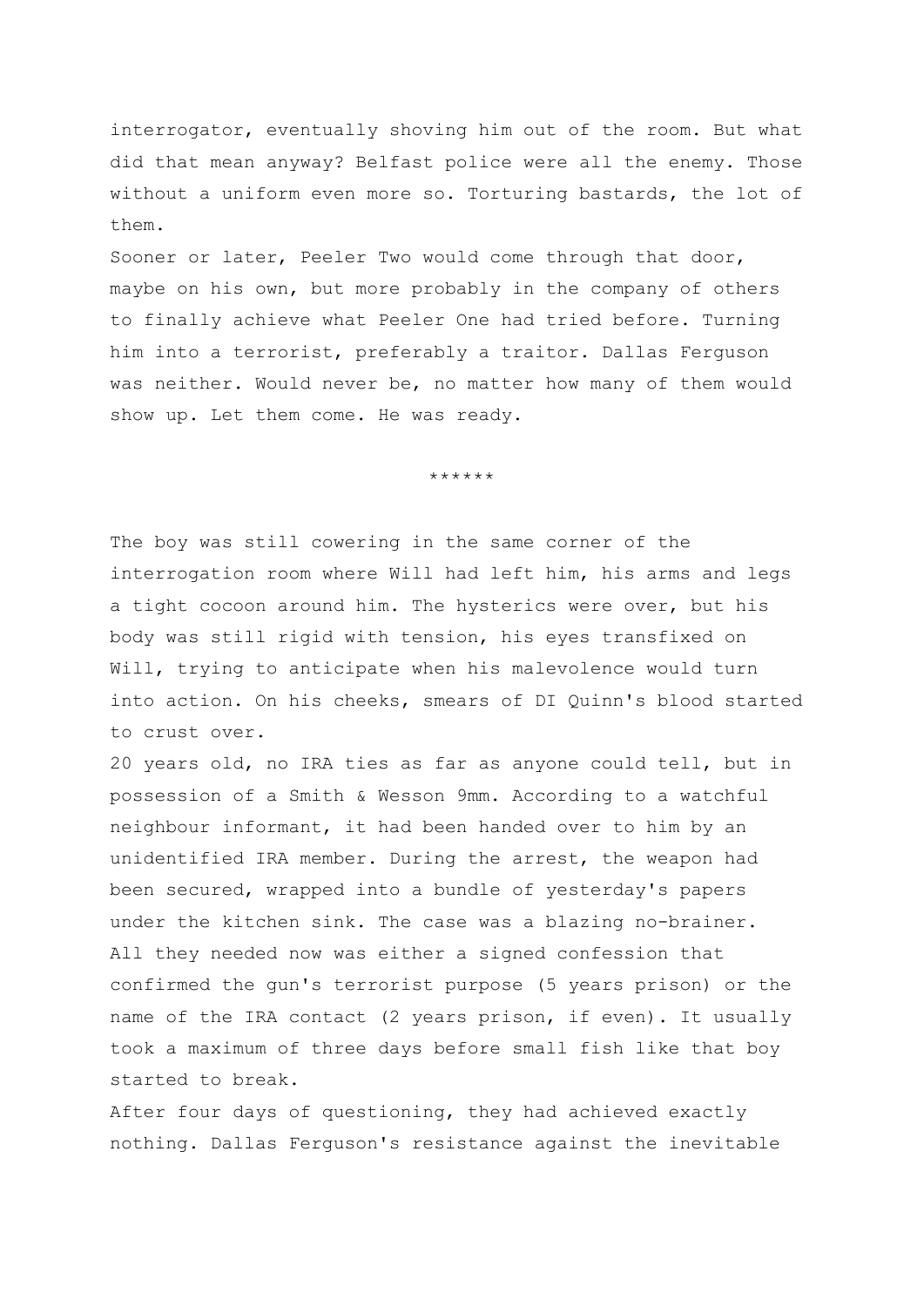was so stubborn and futile it started to confuse the interrogation teams. The antidote of choice against confusion was violence.

If you asked Will, it would get them nowhere with this boy's kind. Something within people like that was more resilient to pain than their bodies, growing stronger with each abuse. And darker.

Thing was, nobody asked Will. He was nothing more but the next available Detective Sergeant, filling in for Quinn's tummy bugged fellow interrogator.

Low-rank, a slave to the rules. Weak.

Just like most of the others, DI Quinn had never held back his opinion on Will's approach.

*That stupid fuck is beyond psychology, McCrea,* he had told Will on their way into the interrogation room, chuckling about the accidental rhyme. *I'll crack him open before you even start analyzing. Give me ten minutes and he'll beg to sign that fucking rag with a broken arm.*

Well. Seems like Quinn himself wouldn't sign anything anytime soon.

Will stopped a couple of feet away from the boy, entering the staring contest. The boys' eyes were so dark they seemed to have no pupils at all. Half Italian. That much Will had gathered from his file. After a while, the boy's gaze trailed off and got stuck in an empty distance.

He still wore the t-shirt they had arrested him in. On the mugshot it was still white.

"C'mon", Will said. "Get up and come with me." "Where to?", the boy shot back. His voice, coarse from screaming, trembled like the rest of him just had minutes ago. "Outside. Bathroom. Freshen up a bit." The boy looked as if Will had asked to waltz with him.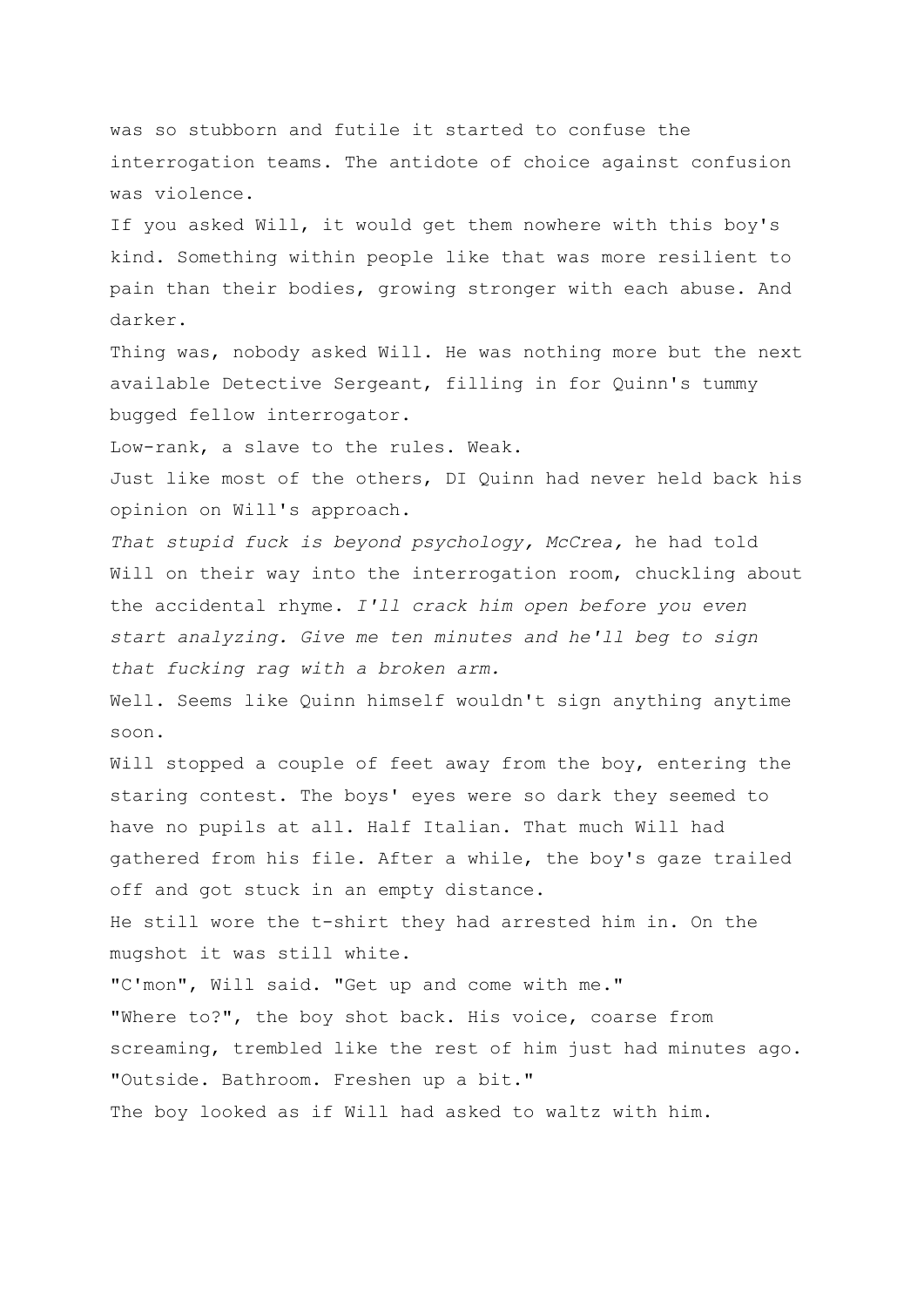"Don't worry, I'll leave you in peace." Will took another step towards him, extended his hand.

"No, please, I-"

The boy stopped and clenched his jaw, furious with himself, as if he had spilled a long kept secret to the wrong guy. Then he copiously got to his feet, carefully avoiding using his right arm and Will's help.

When he finally stood up, his knees quivered.

"Leave it, I'm fine", he waved Will off. Then his knees gave way, leaving it to Will's reflexes to save him from hitting the blood-soiled floor. Waltzing couldn't have brought them any closer together.

The boy was lighter than he had expected, the muscles under his t-shirt thin and wiry. He smelled of unwashed hair and four days spent in fear.

"It's alright", he insisted after regaining his strength, pulling himself away from Will, staggering out of the corner. He pushed one of his unruly locks out of his face. He was no terrorist, this one. That didn't mean he couldn't become one, though.

"You gonna get going or what?", Will said, gruffer than necessary. "Or want to wait for Quinn?"

\*\*\*\*\*\*

He opened the right tap, pooled icy water in his hand, then topped it up with some scalding one from the left tap, splashing it into his face, running his damp fingers through his hair. He took a mouthful and rinsed, his teeth hurting from the cold. So be it, as long as there was no more blood curdling in his spit in the sink. Next step was getting rid of the memory of Peeler One's senewy flesh.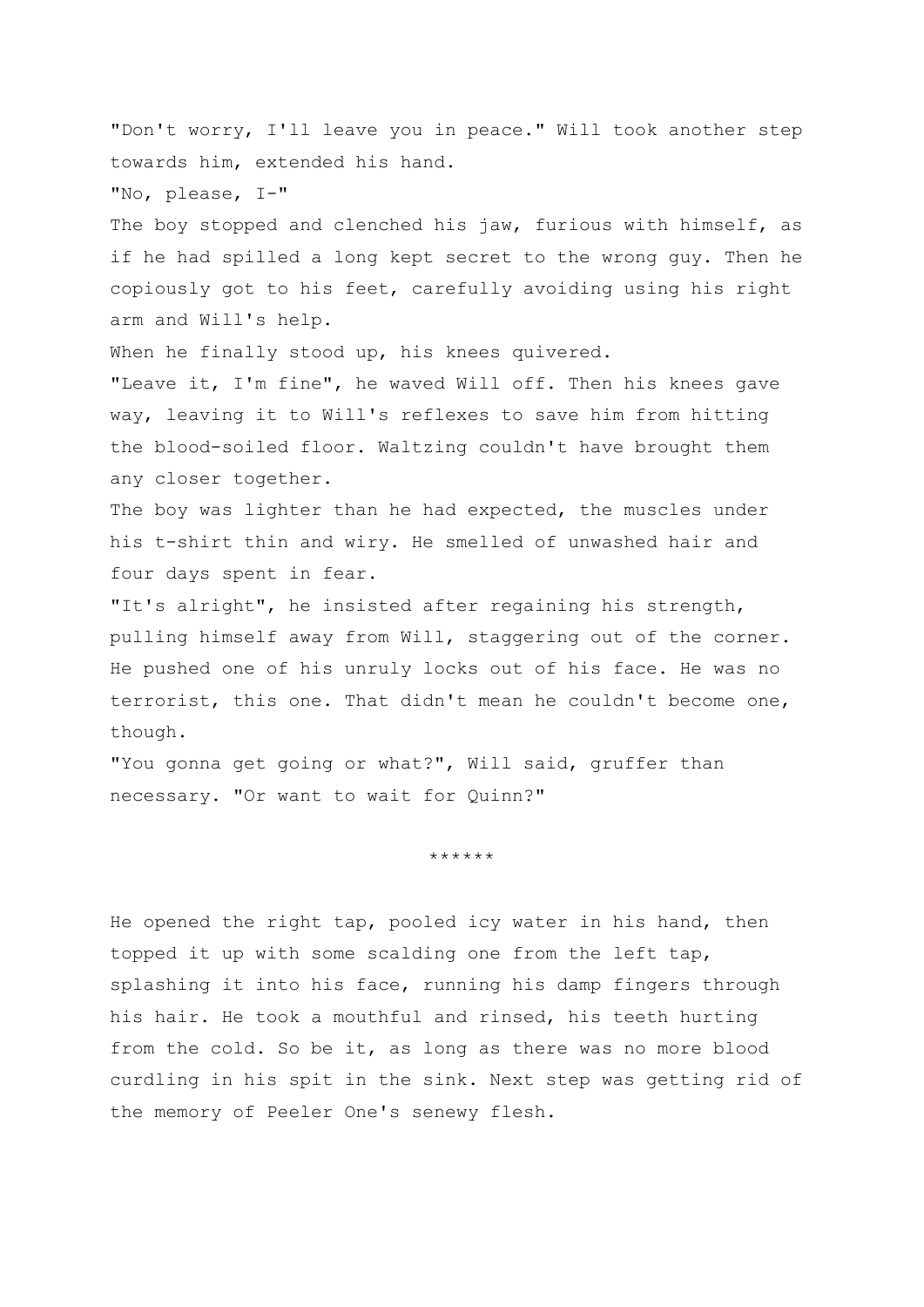The air was cold but still stuffy, loads of chlorine against a backdrop of urine. Peeler Two watched his every move from his post at the door leading into the corridor. He looked Dally's height, but he was at least twice his age and easily double his weight. Ten seconds of holding Dally up had left him panting. He wore a jumper that used to be cool when Dally was ten. Only his eyes looked all in the present, alert, picking up on invisible things. "You left-handed?", he asked, while Dally dried his face into his t-shirt. What kind of question was that? Dally frowned. Peeler One at least had been somewhat predictable in his brutality. "Yeah, why?" Peeler Two shrugged, his interest in Dally's answer already lost before he had opened his mouth. He was propped up against the doorframe, arms folded in front of his chest. Just two lads, having some craic on the loo. He leisurely reached under his V-neck and extracted a crumpled pack of cigarettes. "Want one?", he asked, pulling one out and sticking it between his own lips. Damn. Not that Camels were his thing, but his last smoke was four days ago. Surely this one wouldn't come for free. He knew that from TV. Once the fags came out, even the hardest villains cracked like match-sticks. He shook his head. Peeler Two laughed and tilted his head, looked at Dally, pleased, as if he had anticipated exactly that reaction. He reached into his V-neck again to put away the cigarettes. "Boy, you're making your life harder than it has to be." He took a mirthless drag of his Camel. No sign of him making way and returning to the interrogation room.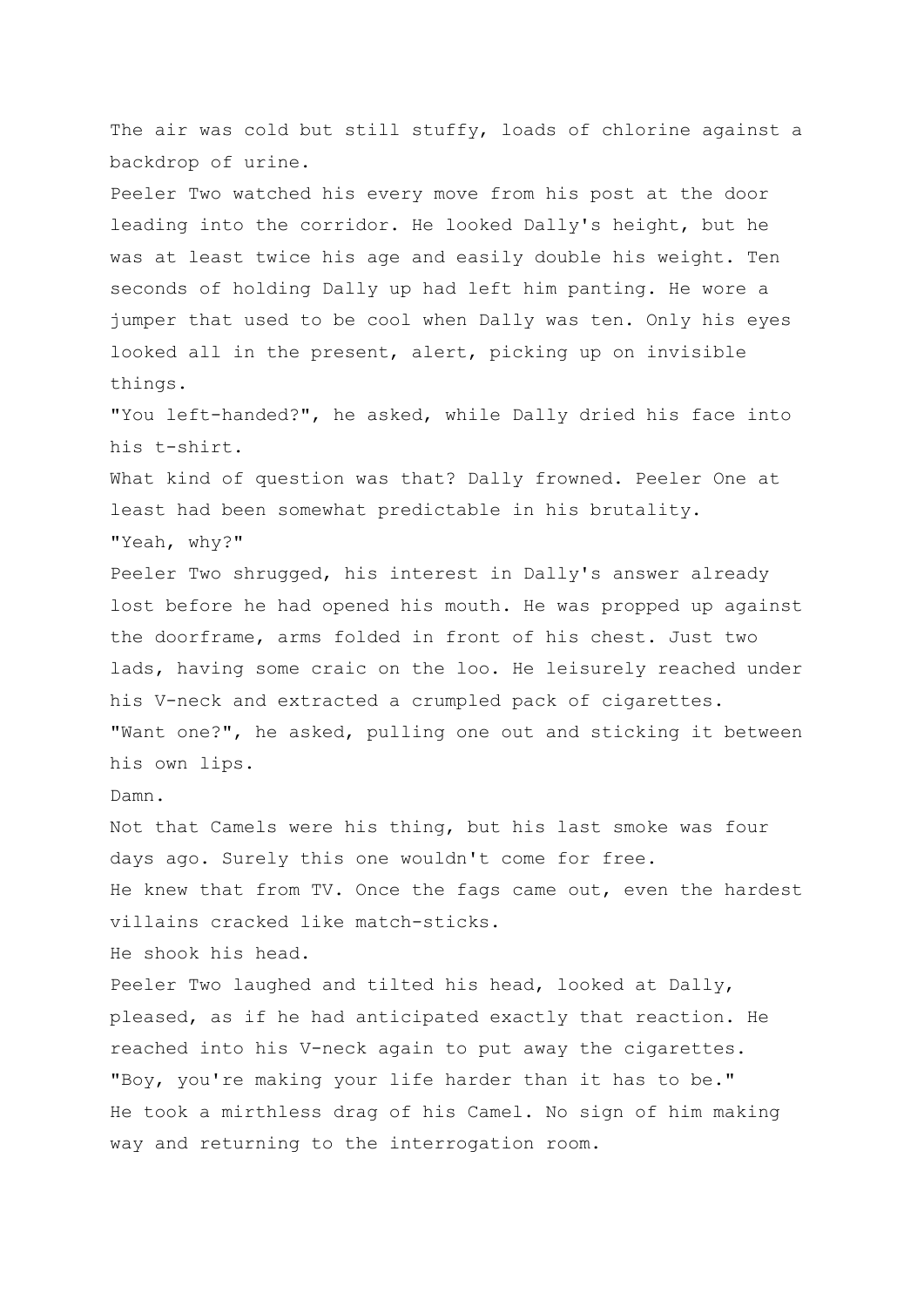What next?

Dally waited, water prickling his skin, nipping at the roots of his arm hair.

Peeler Two also waited, mimicking the joy of smoking while keeping a watchful eye on Dally's motionless presence, every blink, every breath.

Behind him heavy shoes shuffled past the bathroom door and down the corridor. The world seemed to have forgotten about them both.

They would return eventually, though, even Peeler One. He wasn't dead after all, only injured. Still and even more capable of murder now.

"Tell me, are you married?", Peeler Two asked out of nowhere. Devoid of any better answer, Dally just nodded. What an odd interrogation. No single question seemed to matter. Maybe Marie would have been able to explain. She was the psycho student.

"And – anything different now?", the Peeler went on. "Yeah, for Marie, I suppose." Dally shrugged, a silly reflex immediately punished by another axe blow into his right shoulder.

*That terrorist cunt is finished!* 

"Why – aren't you married yourself?" No idea where that came from. "Uhm, I mean ..."

"... an old man like me should be, you mean?" He smirked, his bushy eyebrows vanishing into the unkempt shock of strawberry blonde hair across his forehead.

Dally blushed, got annoyed, blushed even more, while Peeler Two slowly passed him to open the toilet door. Inside, the butt hissed in the bowl.

"Guess I should be. At least that's what my girlfriend keeps saying", he mused over the flush. "I just never thought it necessary, that's all."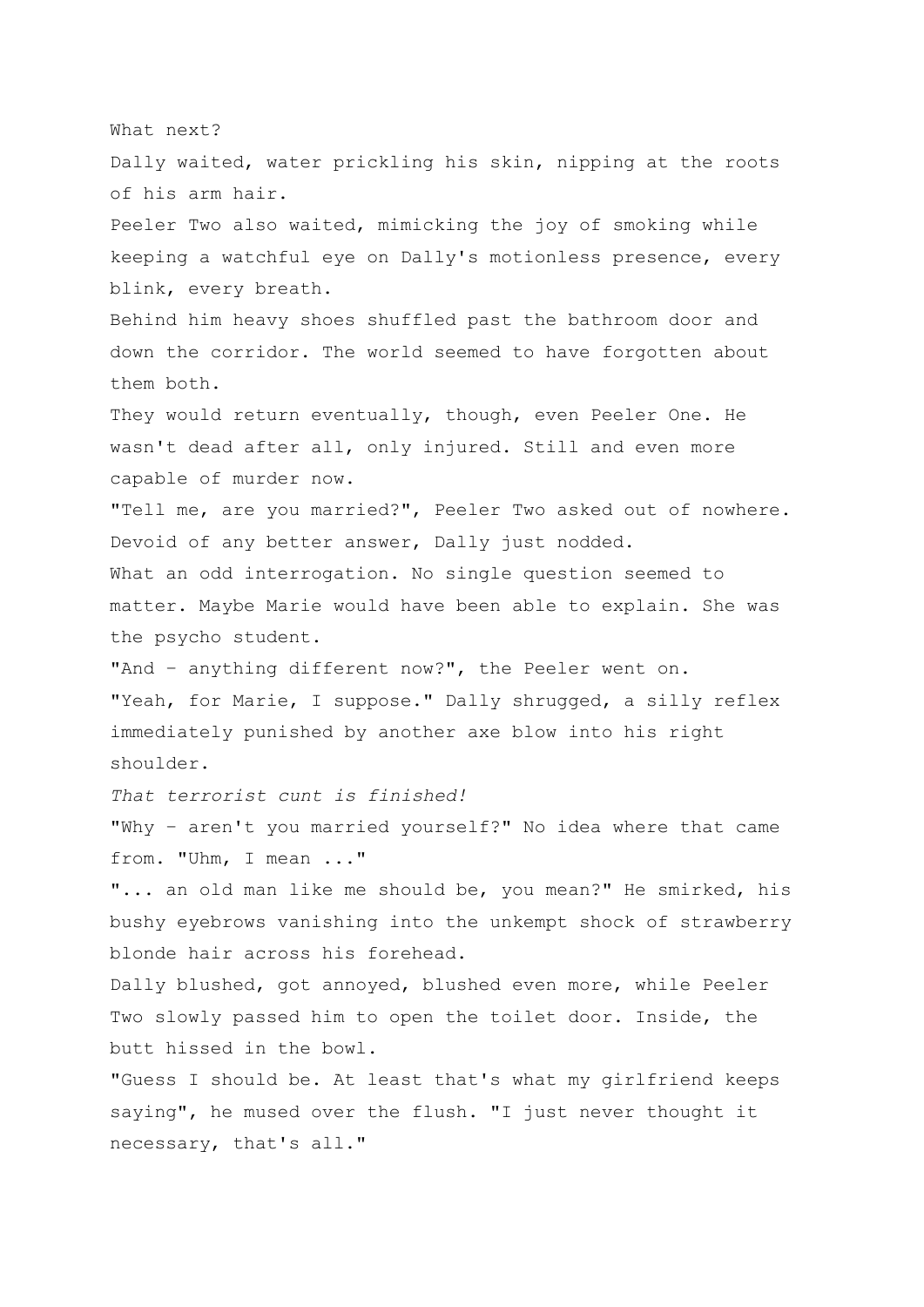"Or you haven't met the right girl yet." Peeler Two made a humming noise and returned from the cubicle, leaving the door half open. He slowly scratched his port wine stain. "You done? Can we go?" "Is there a choice?" Peeler Two pretended to think about that, then shook his head in silence. An abyss of tiredness opened up underneath Dally. *That terrorist cunt is finished!* "Got a cig for me now ... please?"

\*\*\*\*\*

The first couple of drags he inhaled so deeply they took forever to get back out. Now, smoke billowed from the boy's nostrils. He seemed calmer overall, but his eyes darted to the bathroom door from time to time, expecting Quinn to enter the room any minute, his hand replaced by a hook. As if Quinn was his biggest problem. "You're going to go down for five years if you keep clamming up. You know that, do you?" The boy's gaze all of a sudden froze and he squinted towards the eternal wintry dusk that seeped in through a light-well behind a milk-glass security window. "Ever been in prison?" Instead of an answer, the boy took another drag of his stub, holding it between his thumb and index finger like the rebel without a cause that he was. "Five years, nothing less. You'll come out a different lad." "Five years always make a difference." His West Belfast accent was strong, but less so than what Will was used to from other suspects. His parents had wanted something better for him than this, no doubt.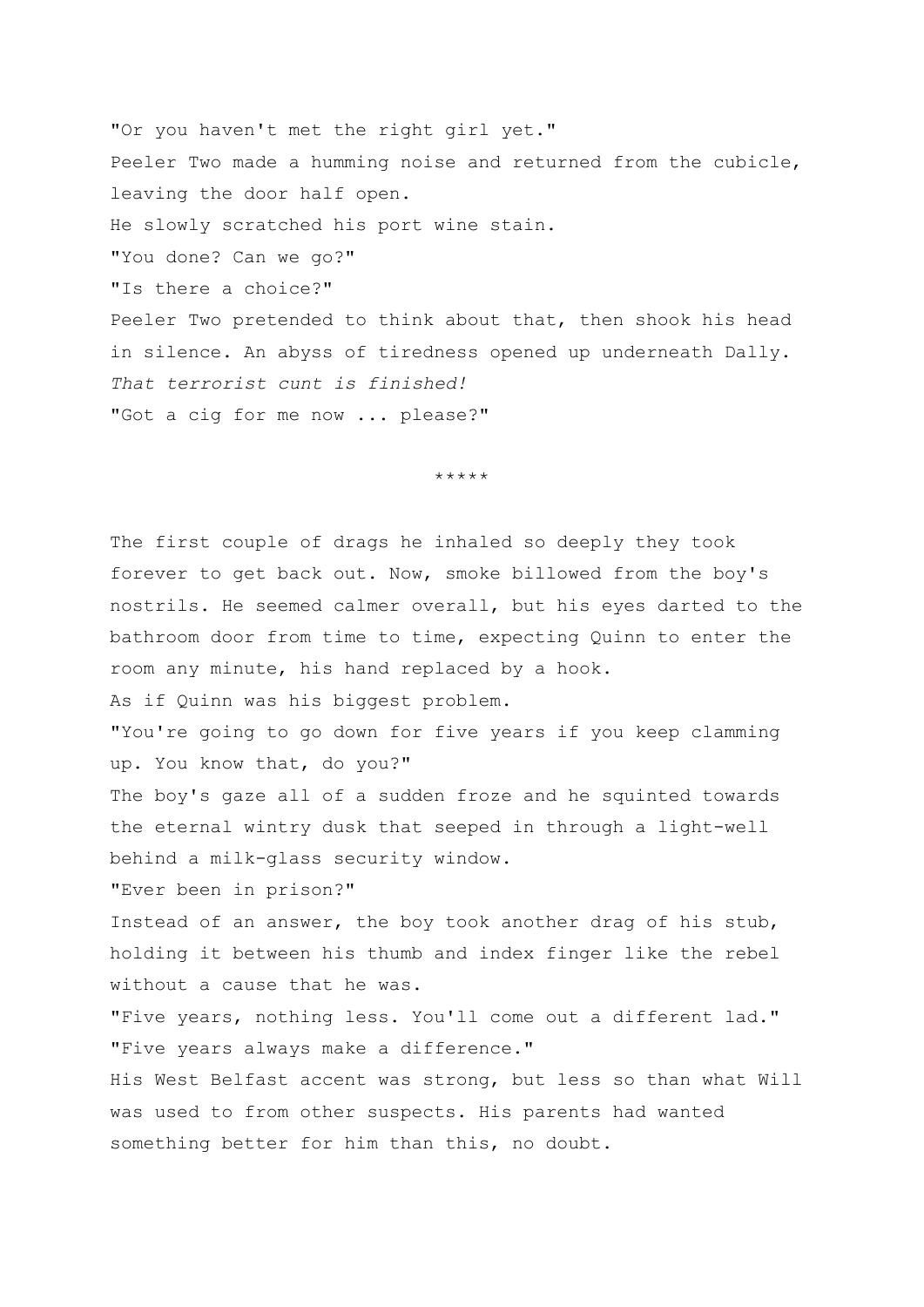"Not like that. Hardly anyone finds their way back after it. You think it's worth it? Being a frickin' mule for those criminals? Sacrificing five years with your wife? Your family?" Preaching Will McCrea, tilting at windmills, like a frickin' mule himself. For the first time the boy showed his teeth, wrapped into a cynical smile. They were small, regular, pointy – wolf teeth. "You have any friends? I mean ... real ones?" Will thought about it, and for too long. "See?", the boy said, obviously deploring the sad Detective with no wife and no friends. "You wouldn't even have a clue." Loyalty, it hit Will. The boy must have kept the qun for a friend. A friend in the IRA. And where that information came from, there surely was more to dig up. Names, connections, leads. They had two days left to get the real meat out of him. Get him off that terrorist conveyor belt three years earlier. The boy flicked the cigarette butt off his fingers. In an impossible angle, it passed through the half-open cubicle door and into the toilet bowl. Hiss. He didn't seem to be at all surprised about his precision. He made a snorting sound through the nose, obviously his take on a genuine smile. "Thanks for the smoke." For the first time since they had left for the bathroom, he directly looked at Will, made his snorting noise again and then turned to open the door into the corridor.

\*\*\*\*\*

DI Robertson and DS Myers were waiting in the room to take over.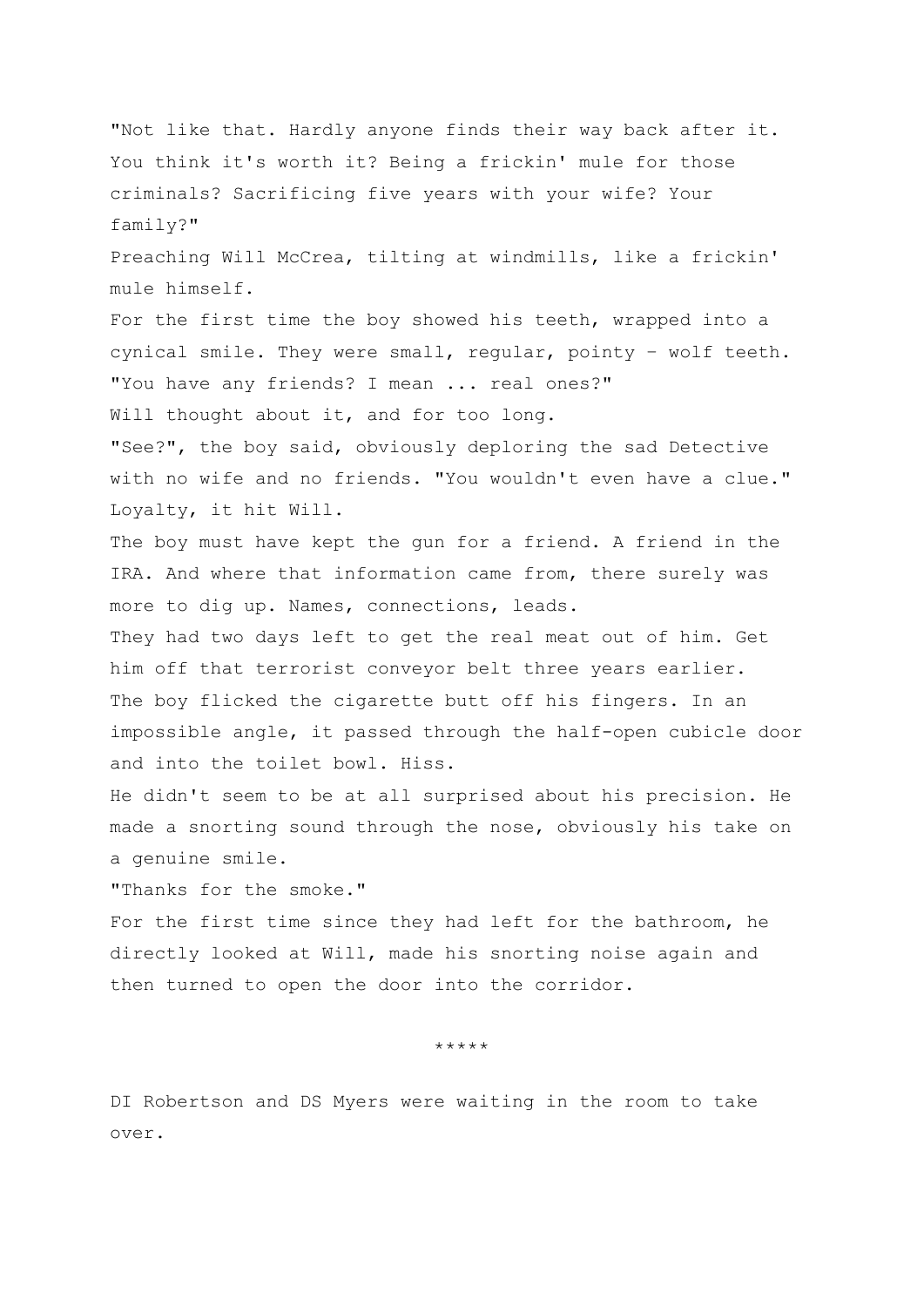"I suppose you've got a long report to write, Sergeant", said Robertson, all hierarchy, winking at Will as he showed him the door. The boy just sat there at the table, staring at his hands in his lap.

\*\*\*\*\*

"Well then, Magic McCrea?" Robertson stood in front of Will's desk, a half eaten after-lunch banana in hand. "Fill me into your secret, will you?"

Will frowned, his head full of snippets about the boy's quite obscure background, snippets that might well lead them to those so-called friends for whom he was about to kick his life into the gutter.

"Excuse me?"

"Your so-called cigarette break." Robertson grinned at him, horse-lipped. "As soon as we sat down, Ferguson asked to sign the confession.

Four days of nothing, and then you do your fake smoking routine, sprinkle a bit of magic ash and he cracks wide open", with his banana, he imitated a hand signing. One of those unbearable strings of peel fell towards Will's typewriter, now dangling from his semi-ready report.

"Not bad, McCrea", he declared while munching away. "One more confessed terrorist off Belfast's streets."

"What will we do about the guy who gave the gun to him?" "We'll happily forget about him." Robertson looked bewildered. "Don't know about you but *my* cases are stacking up sky-high. The stubborn fuck finally signed, god's sake, and good riddance. For five years, anyway. Keep your world-saving energy for some worthy cause, McCrea."